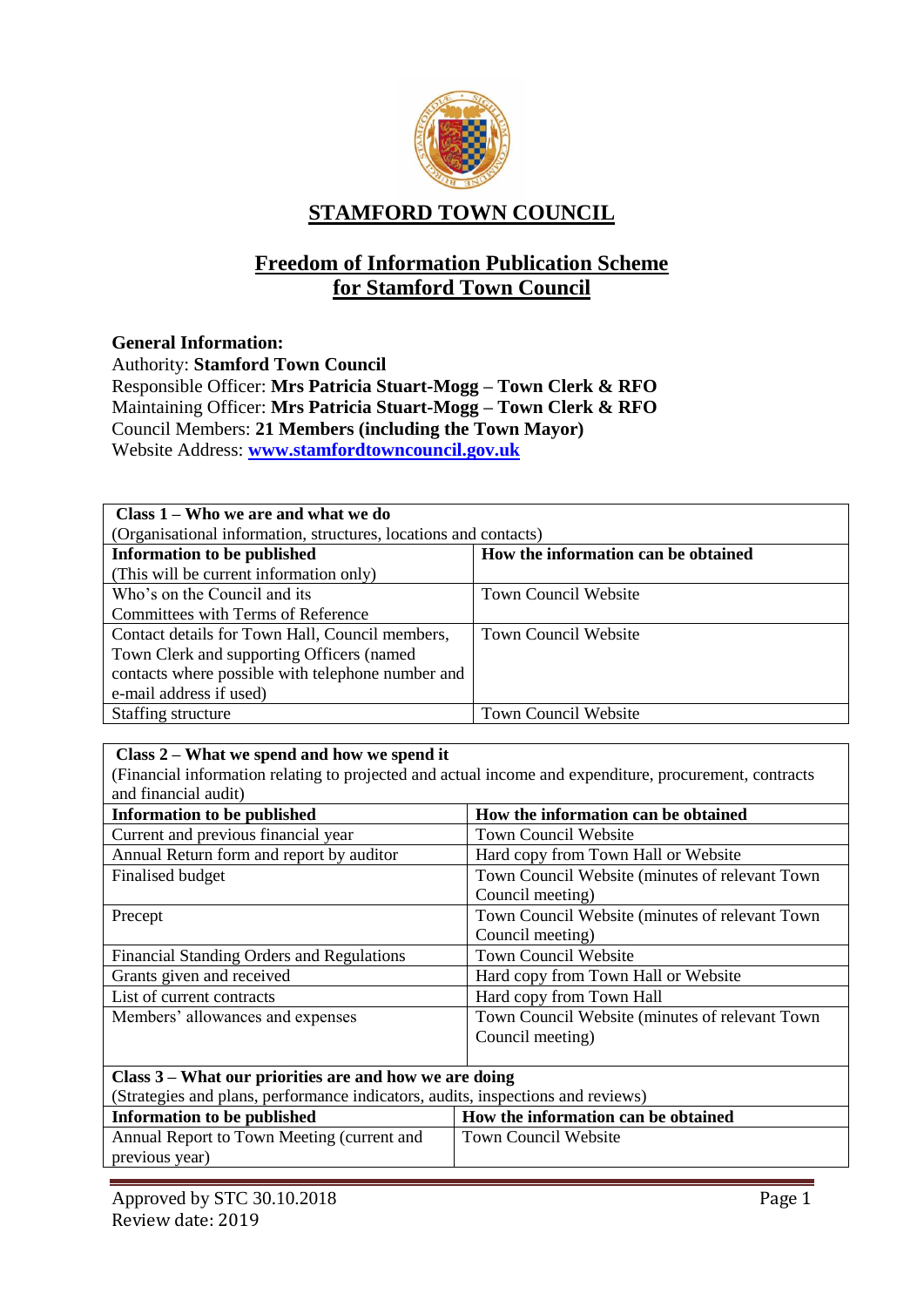| Class 4 – How we make decisions                      |                                                |  |
|------------------------------------------------------|------------------------------------------------|--|
| (Decision making processes and records of decisions) |                                                |  |
| <b>Information to be published</b>                   | How the information can be obtained            |  |
| Timetable of meetings (Council, committee/sub-       | Town Hall or Town Council Website              |  |
| committee meetings and town meetings)                |                                                |  |
| Agendas of meetings (as above)                       | Posted on Town Council Website, Notice Boards  |  |
|                                                      | at: Recreation Ground, High Street, Town Hall. |  |
|                                                      | Or                                             |  |
|                                                      | Hard copy collected from Town Hall             |  |
| Minutes of meetings (as above)                       | <b>Town Council Website</b>                    |  |
| (N.B. This will exclude information that is properly |                                                |  |
| regarded as private to the meeting)                  |                                                |  |
| Reports presented to Council meetings                | Hard copy from Town Hall                       |  |
| (N.B. This will exclude information that is properly |                                                |  |
| regarded as private to the meeting)                  |                                                |  |
| Responses to consultation papers                     | Hard copy from Town Hall or Website            |  |
| Responses to planning applications                   | Town Council Website (minutes of relevant      |  |
|                                                      | Planning Committee meeting)                    |  |

# **Class 5 – Our policies and procedures**

(Current written protocols, policies and procedures for delivering our services and responsibilities) Current information only

| Information to be published                        | How the information can be obtained |
|----------------------------------------------------|-------------------------------------|
| Policies and procedures for the conduct of council | <b>Town Council Website</b>         |
| business:                                          |                                     |
| Procedural standing orders                         | <b>Town Council Website</b>         |
| Committee and sub-committee terms of reference     | <b>Town Council Website</b>         |
| Delegated authority in respect of officers         | <b>Town Council Website</b>         |
| Code of conduct                                    | <b>Town Council Website</b>         |
| Policy statements                                  | <b>Town Council Website</b>         |

| Class $6$ – Lists and Registers               |                                     |
|-----------------------------------------------|-------------------------------------|
| Currently maintained lists and registers only |                                     |
| Information to be published                   | How the information can be obtained |
| <b>Assets Register</b>                        | Available for viewing               |
| Register of members' interests                | <b>Town Council Website</b>         |
| Register of gifts and hospitality             | Hard copy from Town Hall or Website |

| Class $7 -$ The services we offer                                                                       |                                     |  |
|---------------------------------------------------------------------------------------------------------|-------------------------------------|--|
| (Information about the services we offer, including leaflets, guidance and newsletters produced for the |                                     |  |
| public and businesses) Current information only                                                         |                                     |  |
| <b>Information to be published</b>                                                                      | How the information can be obtained |  |
| <b>Allotments</b>                                                                                       | <b>Town Council Website</b>         |  |
| Burial grounds and closed churchyards                                                                   | <b>Town Council Website</b>         |  |
| Town Hall room hire facilities                                                                          | Town Council Website                |  |
| Parks, playing fields and recreational facilities                                                       | <b>Town Council Website</b>         |  |
| Seating, litter bins, memorials and lighting                                                            | Hard copy from Town Hall            |  |
| Markets (Arts & Craft; French and Christmas)                                                            | <b>Town Council Website</b>         |  |
| Public conveniences at the Recreation Ground                                                            | <b>Town Council Website</b>         |  |
| Agency agreements                                                                                       | Hard copy from Town Hall            |  |
| (N.B. This will exclude information considered                                                          |                                     |  |
| commercially confidential)                                                                              |                                     |  |